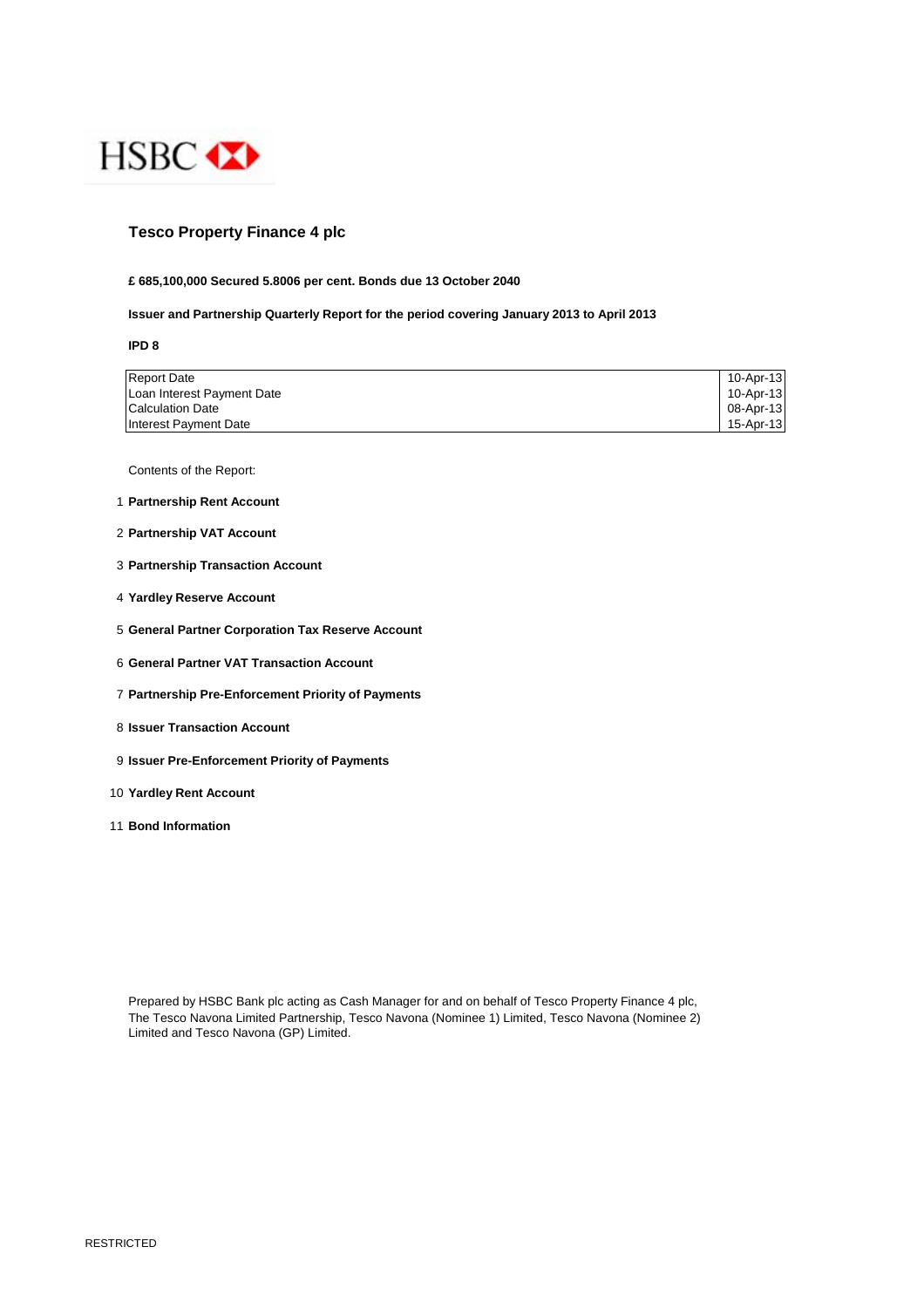# **1. Partnership Rent Account 70728746**

|           | Opening Balance                    | $0.00C$ r           |
|-----------|------------------------------------|---------------------|
| DATE      | <b>ENTRY DETAILS</b>               | CR/DR<br>AMOUNT (£) |
| 09-Feb-11 | Initial Deposit on Closing Date    | 5,000.00 Cr         |
| 20-Mar-13 | Rent                               | 7,995,184.14 Cr     |
| 10-Apr-13 | To Partnership Transaction Account | 7,995,184.14 Dr     |
|           | Closing Balance                    | 5,000.00 Cr         |
|           |                                    |                     |

#### tnership VAT A<mark>c</mark>

|               | Opening Balance        | 2,212,386.63 Cr     |  |
|---------------|------------------------|---------------------|--|
| <b>DATE</b>   | <b>ENTRY DETAILS</b>   | AMOUNT (£)<br>CR/DR |  |
|               |                        |                     |  |
| $10 - Jan-13$ | <b>HMRC Payment</b>    | 21,779.09 Cr        |  |
| 16-Jan-13     | <b>Tesco Stores</b>    | 3,415.19 Cr         |  |
| 21-Jan-13     | Savills Payment        | 582.68 Cr           |  |
| 25-Jan-13     | <b>HMRC Payment</b>    | 1,748,619.86 Dr     |  |
| 04-Feb-13     | <b>HMRC Payment</b>    | 6,028.83 Cr         |  |
| 13-Feb-13     | Savills Payment        | 989.88 Cr           |  |
| 25-Feb-13     | Savills Payment        | 7,404.68 Cr         |  |
| 04-Mar-13     | <b>HMRC Payment</b>    | 62,180.60 Cr        |  |
| 20-Mar-13     | <b>Tesco Stores</b>    | 1,720,217.03 Cr     |  |
| 03-Apr-13     | <b>HMRC Payment</b>    | 152,205.21 Cr       |  |
| 04-Apr-13     | Savills Payment        | 26,775.88 Cr        |  |
|               |                        |                     |  |
|               |                        |                     |  |
|               |                        |                     |  |
|               |                        |                     |  |
|               |                        |                     |  |
|               | <b>Closing Balance</b> | 2,465,345.84 Cr     |  |

#### **3. Partnership Transaction Account 70728711**

|             | Opening Balance                            | 462.799.91 Cr       |  |
|-------------|--------------------------------------------|---------------------|--|
| <b>DATE</b> | <b>ENTRY DETAILS</b>                       | AMOUNT (£)<br>CR/DR |  |
|             |                                            |                     |  |
| 29-Jan-13   | <b>HMRC</b>                                | 972.28 Dr           |  |
| 07-Mar-13   | Rent Correction (January)                  | 820,778.42 Dr       |  |
| 07-Mar-13   | Rent Correction (January)                  | 588,825.00 Cr       |  |
| 08-Apr-13   | Credit Interest                            | 2,042.49 Cr         |  |
| 10-Apr-13   | Property Pool Manager Fee (April Reserved) | $0.00$ Cr           |  |
| 10-Apr-13   | <b>Transfer from Rent</b>                  | 7,995,184.14 Cr     |  |
| 10-Apr-13   | <b>Trustee Fee</b>                         | 1,500.00 Dr         |  |
| 10-Apr-13   | Ongoing Fee                                | 92,894.48 Dr        |  |
| 10-Apr-13   | <b>Expenses</b>                            | 24,441.09 Dr        |  |
| 10-Apr-13   | Partnership Swap payment                   | 1,596,350.00 Cr     |  |
| 10-Apr-13   | Partnership Debt                           | 10,277,163.41 Dr    |  |
| 10-Apr-13   | Property Pool Manager Fee                  | 223,508.39 Dr       |  |
| 10-Apr-13   | Yardley Rent Account                       | 866,500.93 Cr       |  |
| 10-Apr-13   | To Navona Distribution                     | 0.00 <sub>Dr</sub>  |  |
|             | Closing Balance                            | 70.444.40 Cr        |  |

|                    | 4. Yardley Reserve Account 70729192 |                            |       |
|--------------------|-------------------------------------|----------------------------|-------|
|                    | Opening Balance                     | 0.00 Cr                    |       |
| <b>DATE</b>        | <b>ENTRY DETAILS</b>                | AMOUNT (£)                 | CR/DR |
| 08-Apr-13 Interest | 09-Feb-11 From Closing              | 260,600.00 Cr<br>248.53 Cr |       |
|                    | <b>Closing Balance</b>              | 260,848.53 Cr              |       |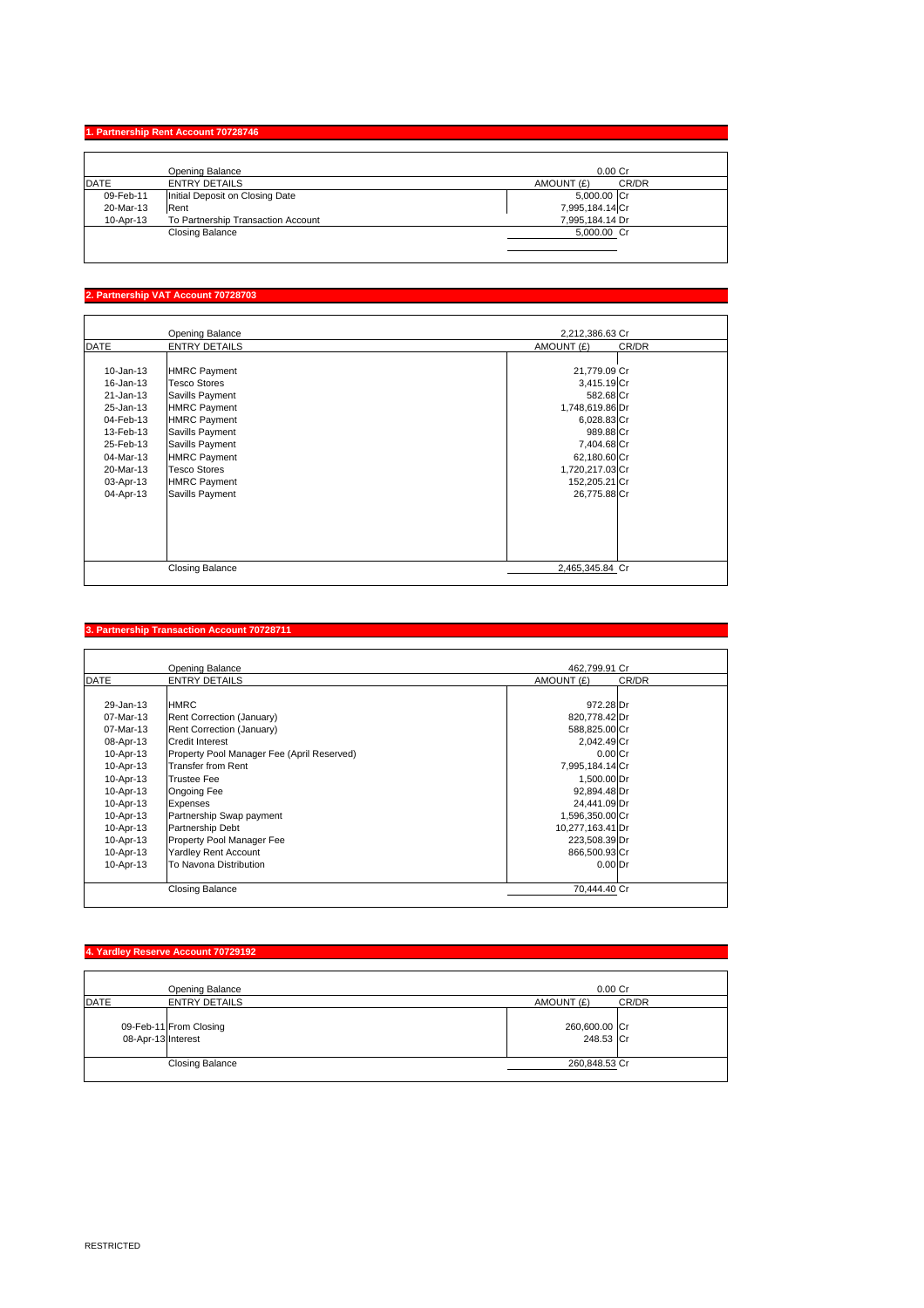|             | 5. General Partner Corporation Tax Reserve Account 70728770 |                                           |                            |       |
|-------------|-------------------------------------------------------------|-------------------------------------------|----------------------------|-------|
|             |                                                             |                                           |                            |       |
|             |                                                             | Opening Balance                           | $0.00$ Cr                  |       |
| <b>DATE</b> |                                                             | <b>ENTRY DETAILS</b>                      | AMOUNT (£)                 | CR/DR |
|             |                                                             | 09-Feb-11 From Closing<br>08-Apr Interest | 308,295.00 Cr<br>283.27 Cr |       |
|             |                                                             | <b>Closing Balance</b>                    | 308,578.27 Cr              |       |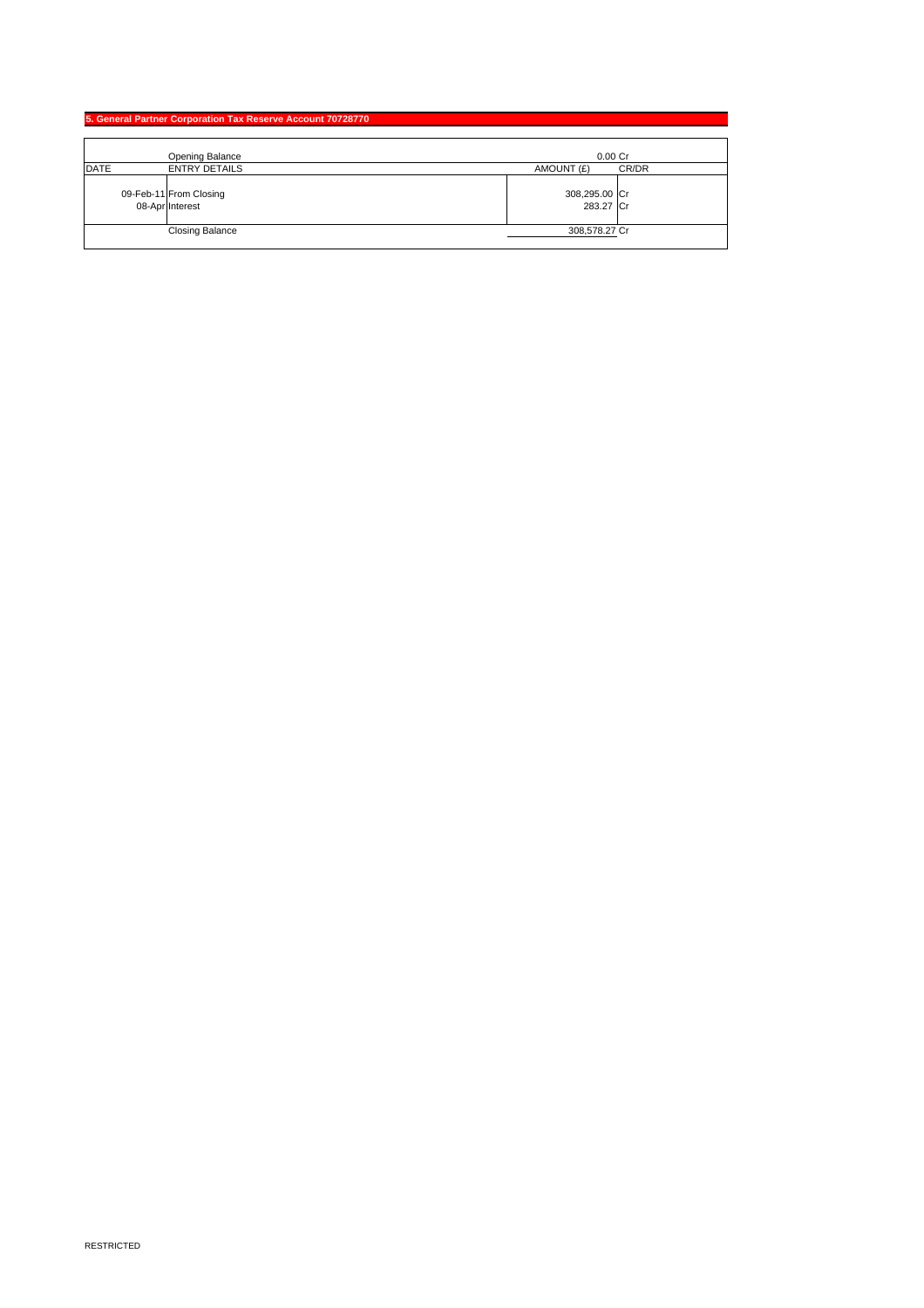## **6. General Partner VAT Transaction Account 70728762**

|             | Opening Balance        | 0.00 Cr             |
|-------------|------------------------|---------------------|
| <b>DATE</b> | <b>ENTRY DETAILS</b>   | CR/DR<br>AMOUNT (£) |
|             |                        |                     |
|             |                        |                     |
|             |                        |                     |
|             | <b>Closing Balance</b> | 0.00 Cr             |

**Expense Reserve Ledger - Max GBP 500,000.00**

Date<br>10-Apr-13

70,444.40 Cr

Balance 70,444.40

#### **Partnership Pre-Enforcement Priority of Pa**

|           |                                                                               | <b>Funds Paid Out of</b> | <b>Funds Received into</b> |
|-----------|-------------------------------------------------------------------------------|--------------------------|----------------------------|
| Date      |                                                                               | account (£)              | account (£)                |
| 10-Apr-13 | <b>Partnership Available Funds</b>                                            |                          |                            |
|           |                                                                               |                          |                            |
|           | a Rental Income                                                               |                          | 7,995,184.14               |
|           | b Funds from Yardley Accounts                                                 |                          | 866,500.93                 |
|           | c Funds from Issuer under Partnership Swaps                                   |                          | 9,980,077.39               |
|           | d From Partnership VAT Account                                                |                          |                            |
|           | e From Partnership Disposal Proceeds Account                                  |                          |                            |
|           | f From Partnership Insurance Proceeds Account                                 |                          |                            |
|           | g Interest received by the Partnership Accounts and Rent Account              |                          | 2,042.49                   |
|           | h Eligible Investment Earnings by Partnership                                 |                          |                            |
|           | i Advance under Committed Subordinated Loan Agreement                         |                          |                            |
|           | j Advance from Drawdown of Yardley Reserve Loan                               |                          |                            |
|           | k Net proceeds of a CPO Disposal or a Mortgage Property                       |                          |                            |
|           | I From 3rd anniversay of Closing, funds from Yardley Reserve Loan Ledger      |                          |                            |
|           | m Net proceeds of a disposal of a Mortgage Property                           |                          |                            |
|           | n Any other sums standing to the credit of the Partnership Transaction Ac     |                          | 229,874.21                 |
|           | Partnership Pre-Enforcement Priority of Payments                              |                          |                            |
|           | a Partnership Security Trustee Fees                                           | 1,500.00                 |                            |
|           | b Issuer Security Trustee Fee, Bond Trustee, operating expenses of the Issuer | 87,144.48                |                            |
|           | (Ongoing Partnership Facility Fee)                                            |                          |                            |
|           | c Partnership Operating Expenses excluding GP UK Tax                          |                          |                            |
|           | d Partnership Operator Fee                                                    | 15,441.09                |                            |
|           | d Property Advisor Fee (Annual 30K)                                           |                          |                            |
|           | d Nominees Corporate Services Provider Fee                                    | 3,000.00                 |                            |
|           | d Nominees Holdco Corporate Services Provider Fee                             | 1,500.00                 |                            |
|           | d PL Propco Corporate Services Provider Fees                                  | 4,500.00                 |                            |
|           | d Nominees Side Letter payments                                               |                          |                            |
|           | d Nominees Holdco Side Letter payments                                        |                          |                            |
|           | d Account Bank Fee                                                            |                          |                            |
|           | d Cash Manager Fee                                                            |                          |                            |
|           | d Yardley Cash Manager Fee                                                    |                          |                            |
|           | d Issuer Account Bank, PPA CM, CSP Fee (Ongoing Partnership Facility Fee)     | 5,000.00                 |                            |
|           | d Headlease payment                                                           |                          |                            |
|           | e Partnership Expenses Ledger payment (max £6,250 indexed annually)           | 6,752.81                 |                            |
|           | f Partnership Debt Interest                                                   | 9,877,213.41             |                            |
|           | f Partnership Swap payment                                                    | 8,383,727.39             |                            |
|           | g Partnership Debt Principal                                                  | 399,950.00               |                            |
|           | Issuer Partnership Swap Termination Amount (Ongoing Partnership Facility      |                          |                            |
|           | h Fee)                                                                        | 750.00                   |                            |
|           | i Property Pool Manager Fee (reserved)                                        | 223,508.39               |                            |
|           | j Partnership Swap Termination Amount                                         |                          |                            |
|           | k Partnership Expenses Ledger payment                                         | 63,691.59                |                            |
|           | I Alteration Adjustment Rent                                                  |                          |                            |
|           | m Substitution Adjustment Rent                                                |                          |                            |
|           | n Credited to Subordinated Loan Reserve Ledger                                |                          |                            |
|           | o Payments to the Subordinated Loan Facility Provider                         |                          |                            |
|           | p Partnership Distribution Account                                            | 0.00                     |                            |
|           |                                                                               |                          |                            |
|           | <b>Totals</b>                                                                 | 19,073,679.16            | 19,073,679.16              |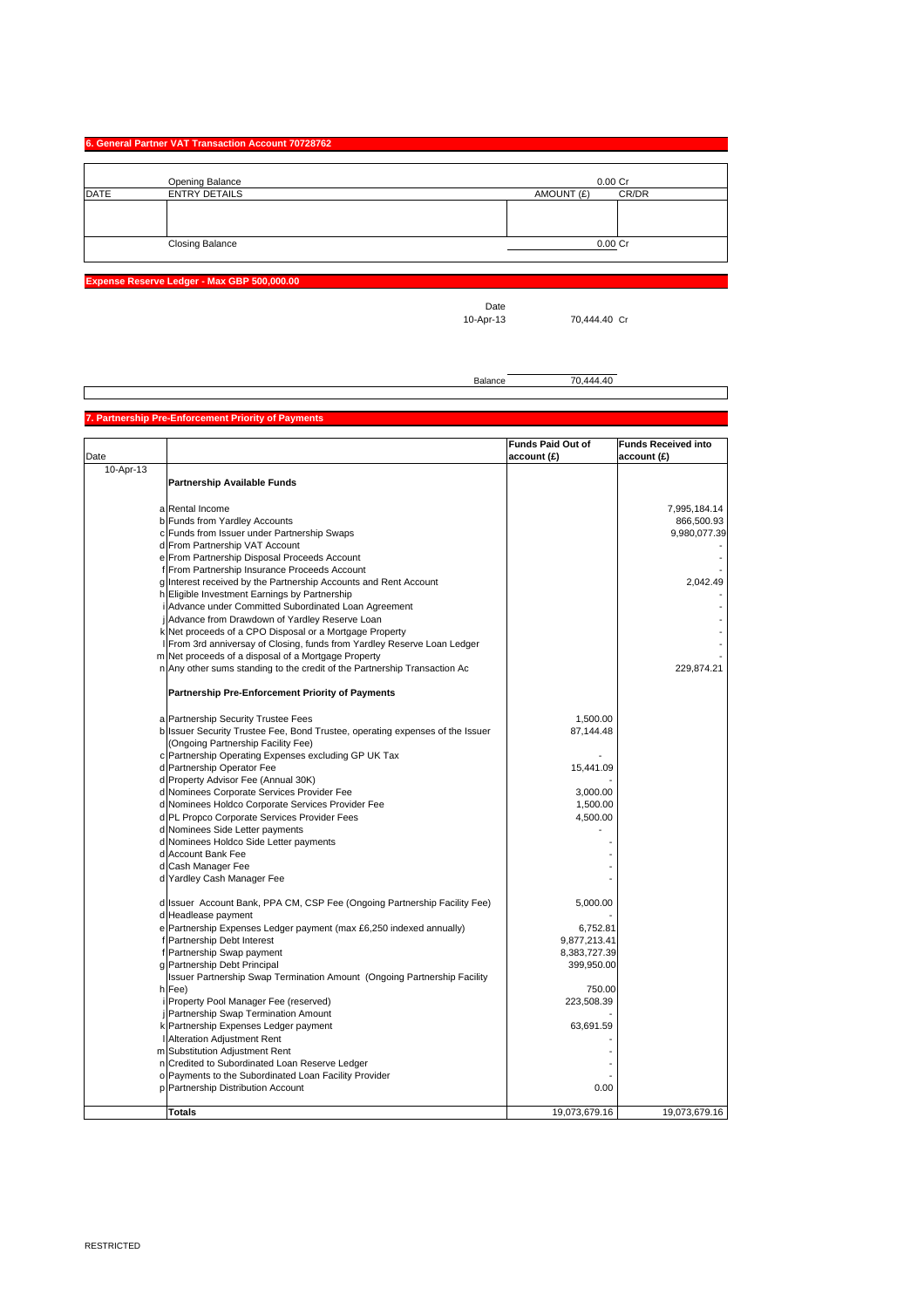| Opening Balance |                        | 18,013.20 Cr     |       |
|-----------------|------------------------|------------------|-------|
| <b>DATE</b>     | <b>ENTRY DETAILS</b>   | AMOUNT (£)       | CR/DR |
| 01-Feb-13       | Interest               | 167.07 Cr        |       |
| 01-Mar-13       | Interest               | 2.09 Cr          |       |
| 01-Apr-13       | Interest               | 2.32 Cr          |       |
| 15-Apr-13       | <b>Swaps Receipts</b>  | 18,363,804.79 Cr |       |
| 15-Apr-13       | Swap Pays              | 18,363,804.78 Dr |       |
| 15-Apr-13       | Partnership Debt       | 10,369,307.89 Cr |       |
| 15-Apr-13       | Expenses               | 92,144.48 Dr     |       |
| 15-Apr-13       | <b>Notes</b>           | 10,277,163.42 Dr |       |
| 15-Apr-13       | <b>Issuer Profit</b>   | 750.00 Cr        |       |
|                 |                        |                  |       |
|                 |                        |                  |       |
|                 | <b>Closing Balance</b> | 18,934.68 Cr     |       |

## **9. Issuer Pre-Enforcement Priority of Payments**

|           |                                                        | <b>Funds Paid Out of</b> | <b>Funds Received into</b> |
|-----------|--------------------------------------------------------|--------------------------|----------------------------|
| Date      |                                                        | account (£)              | account (£)                |
| 15-Apr-13 |                                                        |                          |                            |
|           | <b>Issuer Available Funds</b>                          |                          |                            |
|           |                                                        |                          |                            |
|           | a Funds due to Issuer under Partnership Swap Agreement |                          | 8,383,727.40               |
|           | b Amounts due to Issuer in respect of Partnership Loan |                          | 10,370,057.89              |
|           | c Any amount due to Issuer under Issuer Swap Agreement |                          | 9,980,077.39               |
|           | d Interest Received by Issuer on Transaction Account   |                          | 171.48                     |
|           | e Eigible Investment Earnings                          |                          | 0.00                       |
|           | <b>Issuer Pre-Enforcement Priority of Payments</b>     |                          |                            |
|           | a Bond Trustee Fee                                     | 1,200.00                 |                            |
|           | a Issuer Security Trustee Fee                          | 1,500.00                 |                            |
|           | b Issuer Operating Expenses                            | 84,444.48                |                            |
|           | c Issuer/Issuer Holdco Corporate Services Provider Fee | 0.00                     |                            |
|           | c Paying Agent Fee                                     | 500.00                   |                            |
|           | c Account Bank Fee                                     | 750.00                   |                            |
|           | c Cash Manager Fee                                     | 3,750.00                 |                            |
|           | d Bond Interest                                        | 9,877,213.42             |                            |
|           | d Bond Principal                                       | 399,950.00               |                            |
|           | d Issuer Swap Provider                                 | 8,383,727.39             |                            |
|           | d Partnership Swap payment                             | 9,980,077.39             |                            |
|           | e Issuer Profit                                        | 750.00                   |                            |
|           | f Swap Subordinated Amounts                            |                          |                            |
|           | g Issuer Partnership Swap Termination Amount           |                          |                            |
|           | h Issuer Transaction Account                           | 171.48                   |                            |
|           | <b>Totals</b>                                          | 28,734,034.16            | 28,734,034.16              |

### **10. Yardley Rent Account 70729168**

|             | Opening Balance                 | $0.00C$ r                |       |
|-------------|---------------------------------|--------------------------|-------|
| <b>DATE</b> | <b>ENTRY DETAILS</b>            | AMOUNT (£)               | CR/DR |
| 16-Jan-13   | <b>Tesco Stores</b>             | 17,075.93 Cr             |       |
| 21-Jan-13   | Savills Payment                 | 2,913.41 Cr              |       |
| 13-Feb-13   | Savills Payment                 | 4,949.33 Cr              |       |
| 07-Mar-13   | Tesco Rent (Correction January) | 588,825.00 Dr            |       |
| 07-Mar-13   | Tesco Rent (Correction January) | 820,778.42 Cr            |       |
| 20-Mar-13   | <b>Tesco Rent</b>               | 605,900.93 Cr            |       |
| 04-Apr-13   | Savills Payment                 | 134,218.05 CR            |       |
| 08-Apr-13   | Credit Interest                 | $\overline{\phantom{a}}$ | Cr    |
| 10-Apr-13   | <b>Yardley Rent</b>             | 605,900.93 Dr            |       |
| 10-Apr-13   | <b>Yardley Rent</b>             | 260,600.00 Dr            |       |
|             | <b>Closing Balance</b>          | 130.510.14 Cr            |       |